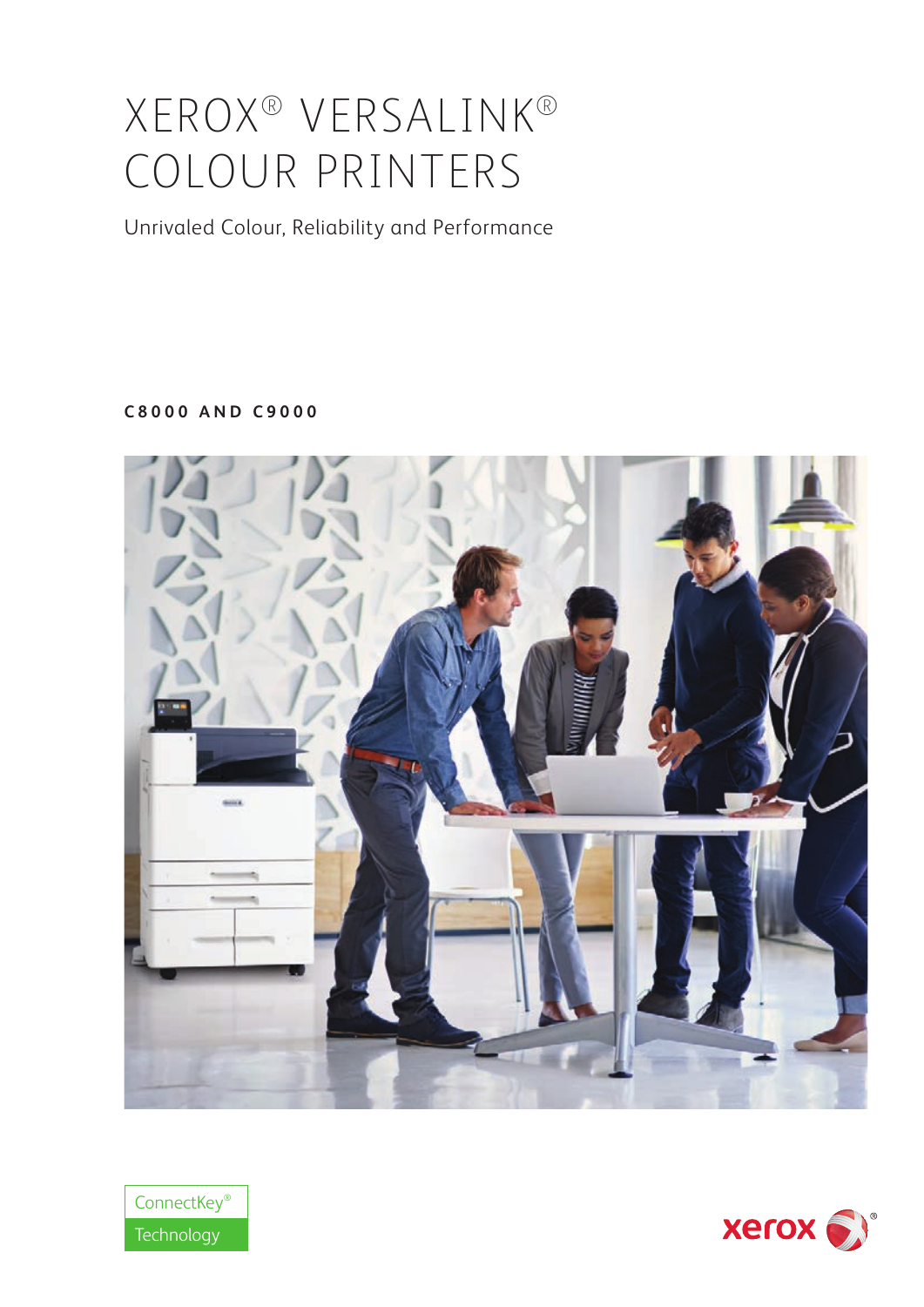# Xerox® VersaLink® C8000 and C9000 Colour Printers

When you need professional colour, flawless reliability and top productivity in a well-connected printer, count on the VersaLink C8000 and C9000 Colour Printers with Xerox® ConnectKey® Technology. The feature-rich, app-enabled C8000 is ready to be customised as your workplace assistant. The C9000 adds greater media flexibility and precision colour matching and control tools for graphic arts professionals and creative agencies. To learn more about VersaLink

# **VIBRANT COLOUR. BIG** PERFORMANCE. TOP RELIABILITY.

Right out of the box, you'll count on the Xerox® VersaLink C8000 and C9000 Colour Printers to consistently and flawlessly perform the tasks that make your business work more efficiently. From IT-free installation wizards to step-by-step configuration options, you're ready to go – hassle free.

Designed for superior reliability, the VersaLink C8000 and C9000 Colour Printers feature a new hardware design with fewer moving parts, strengthened paper path components and an advanced imaging system.

VersaLink devices are loaded with features and time-saving Xerox® technologies designed to speed up information sharing and reduce inefficient workflows.

When it comes to safeguarding critical information, VersaLink devices deliver a spectrum of stringent security features, including Secure Print and card authentication to control access.

Count on superior print quality to make your work look its best. A print resolution of up to 1200 x 2400 dpi delivers sharp text and fine line detail, plus exceptional colour vibrancy that enhances business communications – even on oversize media.

# **INTUITIVE. POWERFUL. READY FOR ANY JOB.**

With the customisable capacitive 5-inch colour touchscreen, you can tap, swipe and pinch your way through tasks and functions with mobile-like ease.

Get more done in less time by creating customised 1-Touch Apps to automate multi-step workflows for individuals or groups. Simply tap your new app to quickly perform the job you configured. And with Simple ID, individual users and groups enter a user ID and password once and then enjoy fast, secure access to task-specific presets, individualised favourite contacts and commonly used apps on a personalised home screen.

Whether your documents are colour or black and white, A4-size or oversize, the VersaLink C8000 and C9000 Colour Printers have the power and features you need to handle even the most challenging print jobs.

# **CONNECT TO WHAT YOU WANT. WHEN YOU WANT.**

The VersaLink C8000 and C9000 Colour Printers give you the freedom to work where and how you want. Easily add connectivity to Google Drive™, Microsoft® OneDrive® and Dropbox™, and access additional options through the Xerox App Gallery.

The ability to connect and print from multiple devices is key for today's worker, and VersaLink devices meet the challenge with Apple® AirPrint®, Google Cloud Print™, Xerox® Print Service Plug-in for Android™, Near Field Communication (NFC) Tap-to-Pair and Mopria®, plus optional Wi-Fi® and Wi-Fi Direct®.

Learn more about why Xerox is the only choice for today's mobile professionals by visiting **www.xerox.com/mobile**.

# device features, go to **www.xerox.com/VersaLinkEG**.

# **XEROX ® CONNECTKEY ® T E C H N O L O G Y – T H E N E X U S OF YOUR COMPLETE PRODUCTIVITY ECOSYSTEM**

From Xerox – the company that created the modern workplace – we present the next revolution in workplace productivity. With a consistent user experience across a wide range of devices, mobile and cloud connectivity and a growing library of apps to expand functionality, you'll work faster, better and smarter.

#### **Intuitive User Experience**

An entirely new – and yet entirely familiar way to interact that includes a tablet-like experience with gesture-based touchscreen controls and easy customisation.

#### **Mobile and Cloud Ready**

Instant connectivity to cloud and mobile devices right from the user interface, with access to cloud-hosted services that let you work where, when and how you want.

#### **Benchmark Security**

Full multi-level protection for both documents and data, ready to guard against and eliminate emerging threats and meet or exceed regulatory compliance.

#### **Enables Next Generation Services**

Work more efficiently and manage resources more effectively. Easy integration of Xerox® Managed Print Services enables remote monitoring of service delivery and consumables.

#### **Gateway to New Possibilities**

Instantly extend your capabilities with access to the Xerox App Gallery, featuring real-world apps designed to optimise digital workflows. Commission our network of partners to design innovative, businessspecific solutions.

Find out more about how you'll work smarter at **www.connectkey.com**.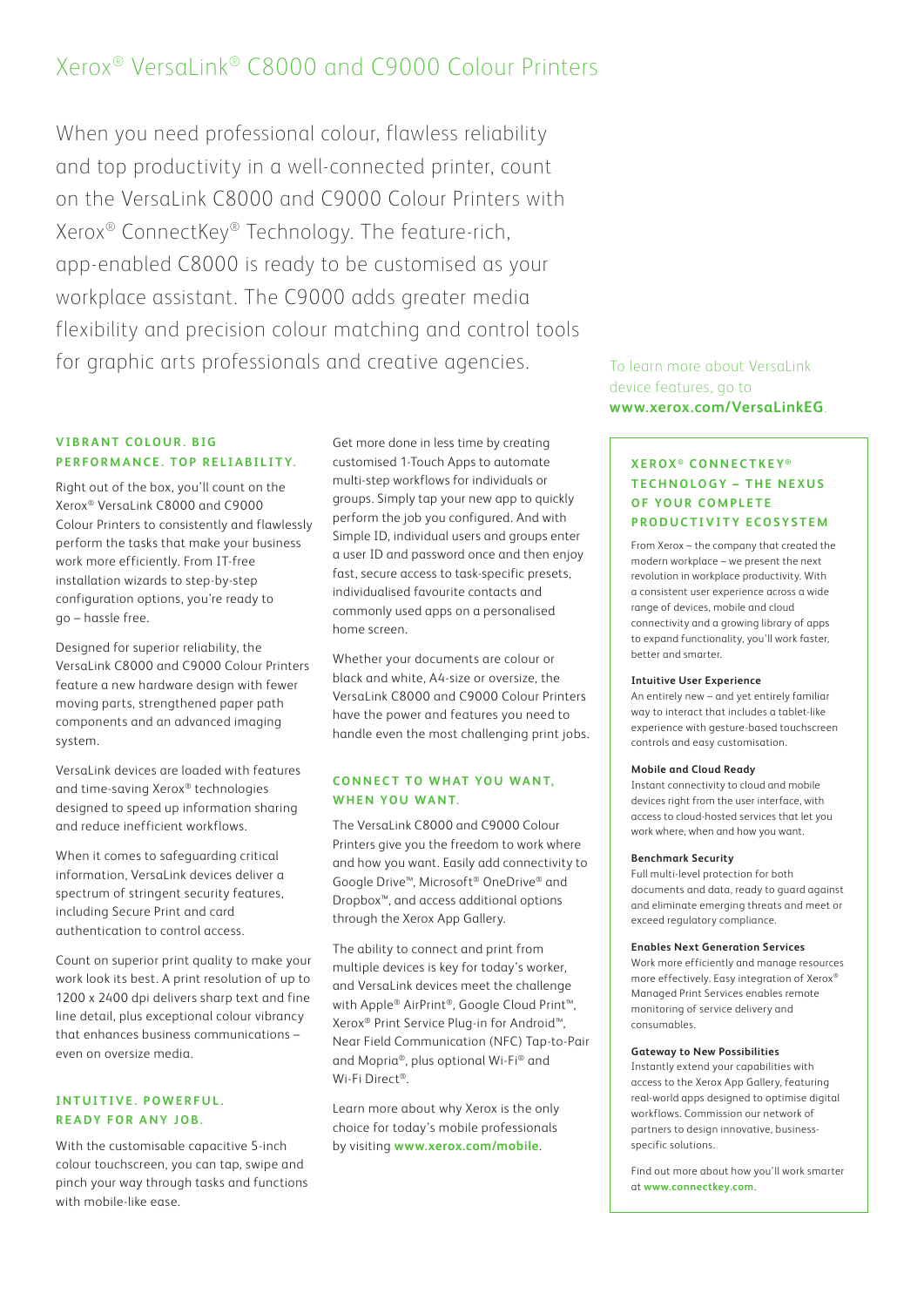





**Xerox® VersaLink® C9000 Colour Printer**  Print. Mobile connectivity.

- **1 Card Reader Bay** and internal card reader compartment.
- 2 Front-Side USB Port<sup>1</sup> allows users to quickly print from any standard USB memory device.
- **3 100-Sheet Bypass Tray** handles media sizes from 88.9 x 98.4 mm to 320 x 482.6 mm and banners from 320 x 1,320.8 mm (64 to 350 gsm).
- **4 Tray 1** handles up to 520 sheets with custom sizes of 100 x 148 mm to 297 x 431.8 mm (64 to 300 gsm).
- **5 Tray 2** handles up to 520 sheets with custom sizes of 100 x 148 mm to 320 x 457.2 mm (64 to 300 gsm).

## **MULTIPLE PAPER TRAY OPTIONS TO FIT EVERY NEED**

- **6 Optional Envelope Kit** (replaces Tray 1) provides trouble-free feeding of up to 50 envelopes.
- **7 Tandem Tray Module** adds up to 2,000 sheets; A4, B5 (64 to 300 gsm).
- **8 Two Tray Module** adds up to 1,040 sheets with custom sizes of 100 x 148 mm to 320 x 457.2 mm (64 to 300 gsm).
- **9 High Capacity Feeder** adds up to 2,000 sheets with standard sizes of A4, B5 (64 to 300 gsm).

# **ADD INCREASED VERSATILITY WITH FINISHING OPTIONS**

- **10 Dual Offset Catch Tray** (standard when finishers are not attached): 250 sheets each tray.
- **11 Optional Office Finisher** gives you advanced finishing functions at a great value and offers optional crease/score and saddle-stitch booklet making capable of 60-page booklets (2 to 15 sheets).
- **12 Optional BR Booklet Maker Finisher** provides the capability to create 64-page saddle-stitched booklets (2 to 16 sheets).

1 USB ports can be disabled.



**Xerox® VersaLink® C8000 and C9000**  Default Configuration

# **INTRODUCING TOUCHSCREEN SUPERIORITY**

Meet our all-new, 5-inch colour touchscreen – the user interface that sets a higher standard for customisation, personalisation and versatility.

By presenting a familiar "mobile" experience – with support for gestural input and task-focused apps that share a common look and feel – fewer steps are needed to complete even the most complex jobs.

A highly intuitive layout guides you through every task from start to finish, with a natural hierarchy placing critical functions near the top of the screen and commonly used options front and centre. Don't like where a function or app is located? Customise the layout to make it yours.

This unmatched balance of hardware technology and software capability helps everyone who interacts with the VersaLink® C8000 and C9000 Colour Printers get more work done, faster.